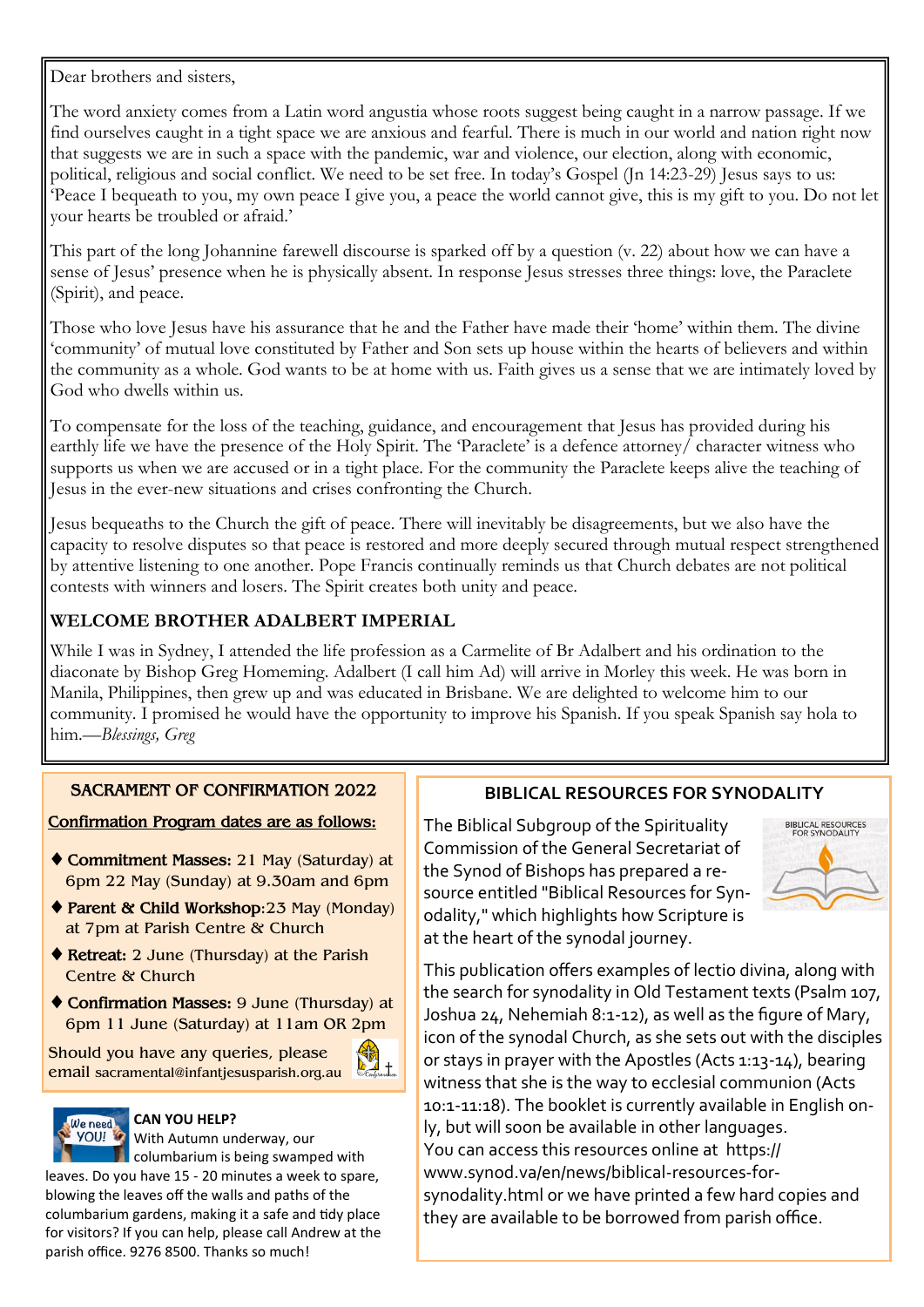

*Coordinator for Pilgrim Statue* After 22 years, our pilgrim statue coordinator, Doug Nathanielsz has decided to step down from his role. We thank Doug for his commitment and his love to our Lady with his weekly pick up and drop off of the statue to many homes. For our Lady

to continue to visit homes, we will need a new coordinator as soon as possible. Doug will be on hand to provide training. Please contact parish office on 9276 8500 if you are available to help.

### **EXPLORING SCRIPTURE AND THE RCIA PROCESS**

A series of six workshops, for those willing to support the ministry of RCIA. Venue – Girrawheen parish, Saturday mornings,  $28<sup>th</sup>$  May –  $2<sup>nd</sup>$  July. Details and registration forms available from the parish office, or

[Christian.initiation@perthcatholic.org.au](mailto:Christian.initiation@perthcatholic.org.au) Telephone: 6104 3696 **ENQUIRY DAY FOR THOSE INTERESTED IN THE** 

**Building a Brighter WA**—An independently assessed document outlining CEWA's significant social and economic contribution. Anyone interested in reading this, please find copies of the document available in the Church foyer.

### **CALENDAR OF SAINTS**

24 May: Our Lady, Help of Christians, Patron of Australia **26 May:** St Philip Neri, priest



**PILGRIM STATUE**  This week in the home of Mrs Cecilia Khin Si, 12/86 Railway Pde, Bayswater. Ph: 0430 148 090

## **PARISH PRAYER CONCERNS**

**Recently Deceased:** Antonietta Del Bonifro (Italy), and Eileen Davies,

**Deceased:** Michael Johns, Glen McGuinness,

**Anniversaries:** Jean-Claude Conier, Henri Conier, Suresh Abeywardane, and Dot Wilson;

**The Sick of the Parish:** Frank Calleja, Eve Adams, Sharon Rosielle, Louise Youens and all who are in need of our prayers.

**"Do not let your hearts be troubled"**

# **SPIRITUALITY OF ST FRANCIS OF ASSISI**

Come and meet the Secular Franciscans. Find out about the message of St Francis of Assisi and how to live it today. Commences at 2pm to 3.30pm on Sunday 12 June 2022 at the



Alverna Centre next to St Lawrence Church 394 Albert St, Balcatta. Contact Anne-Marie Langdon OFS, 9207 3691.

**IN THE FOOTSTEPS OF MARY MACKILLOP—AN AUSTRALIAN PILGRIMAGE**

Lead by a Sister of St. Joseph & the Inaugural Director of Mary MacKillop Heritage Centre, Melbourne. 18 October, 2022—29 October, 2022

Please collect a flyer from the "News" board in the foyer of our church, or from the parish centre.

## **In Our Church**

**Morning Mass:** Mon - Fri: 7am & 9am, Saturday and Public Holidays: 8.30am **Sunday Masses:** 6pm (Saturday), 7.30am, 9.30am, 11.30am (Italian), 6pm **Reconciliation:** Saturday 10 - 11am and 5 - 5.30pm **Perpetual Novena in Honour of Our Lady of Mt. Carmel:** Wednesday 6.30pm **Exposition of the Blessed Sacrament:** Friday 9.30 - 10.30am **Eucharistic Prayer:** Friday 6.30 - 7.30pm **Baptisms, Weddings & Sacraments:** Please contact the Parish Office - 9276 8500 | enquiries@infantjesusparish.org.au

### **Parish Bank Account Details**

**First Collection EFT Details Account Name:** Carmelite **BSB:** 066 132 **Account Number:** 0080 0015 **Reference:** Your name

**Second Collection EFT Details Account Name:** Infant Jesus Parish Morley **BSB:** 086 006 **Account Number:** 66860 6029 **Reference:** PG-Your name

## **Our Parish Team**

**Parish Priest:** Fr. Greg Burke - pp@infantjesusparish.org.au **Assistant Priests:** Fr. John Pallippadan - pallipadanj@gmail.com **Infant Jesus Primary School:** Principal Clare Moffat - info@infantjesus.wa.edu.au **Parish Safeguarding Officers:** Julie Lambert - **Parish Secretary**: Billie Dewitt - secretary@infantjesusparish.org.au **Reception:** Theresa Choo - enquiries@infantjesusparish.org.au **PREP Coordinator:** Sue Goodwin - prep@infantjesusparish.org.au **Sacramental Coordinator:** Theresa Choo sacramental@infantjesusparish.org.au **Parish Account Officer:** Darren Parnell - accounts@infantjesusparish.org.au **Maintenance Manager:** Andrew Davini - maintenance@infantjesusparish.org.au **Admin Assistant:** Carol Smith enquiries@infantiesusparish.org.au julielambert@bigpond.com **Columbarium Committee:** Andrew Davini columbarium@infantjesusparish.org.au **Parish Inclusion Coordinator:** Sue Baile - 0497 163 387 **PARISH OFFICE:** 47 Wellington Road, Morley 9276 8500 **Office hours:** Monday - Thursday 9.30am -12.30pm **Facebook:** infantjesusmorley **Web:** www.infantjesusparish.org.au